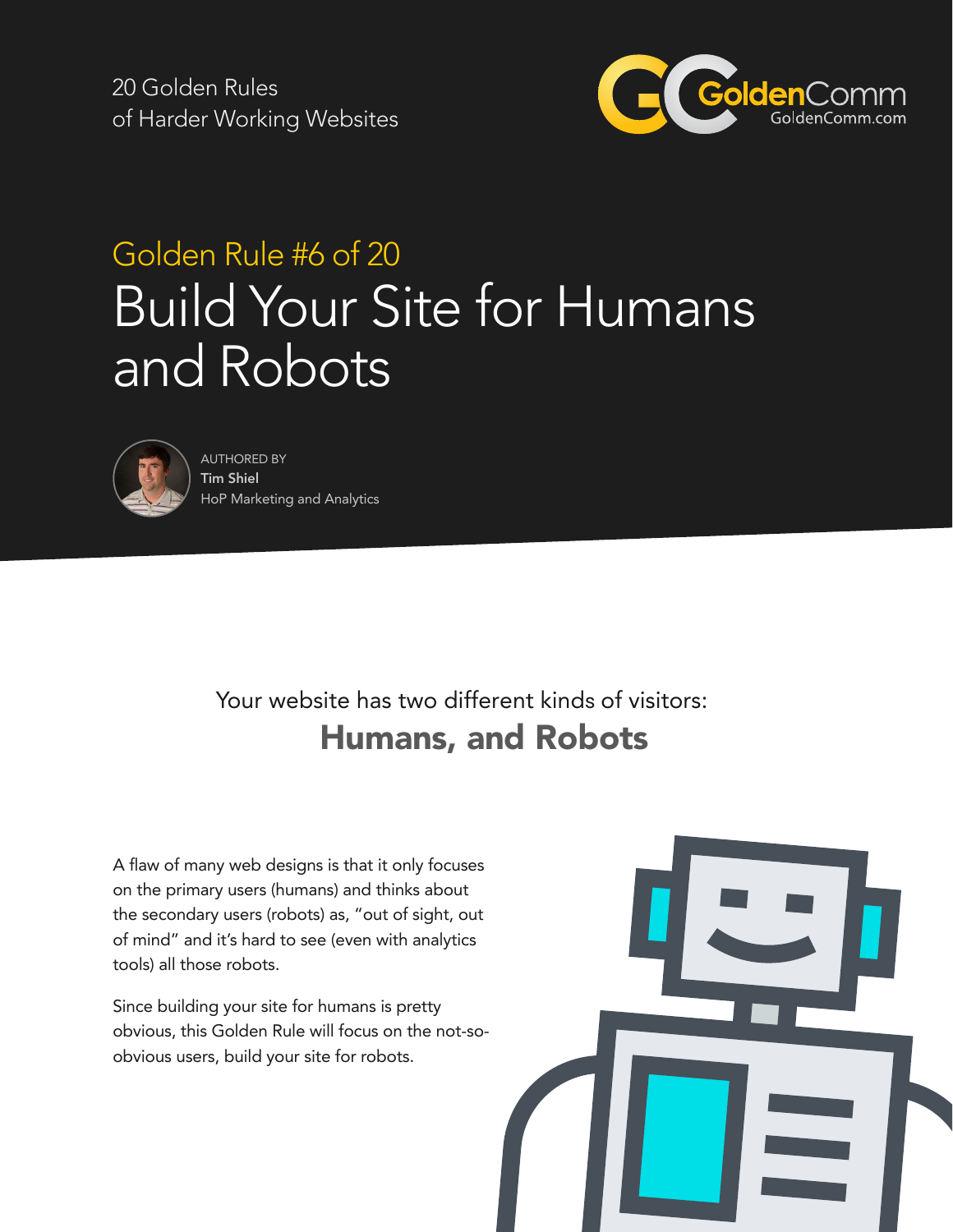

With no instructions, search engine robots (or, search engine spiders) start crawling every page it can sniff out from your domain. These spiders will most likely treat every page the same, often giving no preferential treatment to most important pages vs. least important pages. Unless, of course, you give these robots instructions.

#### Start with an XML Sitemap.

A human sitemap helps visitors see all the pages of a website. An XML sitemap does the same thing for the robots. XML sitemaps are easy to create by using sitemap generators. A quick Google search can point you in the right direction.

### Restrict robot access to certain pages to increase SEO results with a Robots.txt file.

Think of robot as a new employee, if you think the new employee is going to find everything it needs without guidance to what is most important and what is least important, that employee is going to be very ineffective. Left to crawl on its own, the unguided robot will most likely focus as much on the troublesome areas of your website as it does the most important points. Restricting access to junk and hazards, while making quality choices easily accessible, is an important and often overlooked component of SEO. The robots exclusion protocol (REP), or robots.txt is a text file webmasters create to instruct robots, typically search engine robots, how to crawl and index pages on their website – and what NOT to crawl. Making this an easy but effective addition to any website.

#### Using a Canonical URL

Yes, it's a bit of a strange word (Canonical, or as Google calls it, Canonicalization) but it's worth understanding and making sure your site is properly coded for these robots. Canonicalization is simply the process of picking the best URL when there are several to choose from, and usually refers to home pages. For example, most people would consider these the same URLS:

- www.goldencomm.com
- goldencomm.com/
- www.goldencomm.com/default.aspx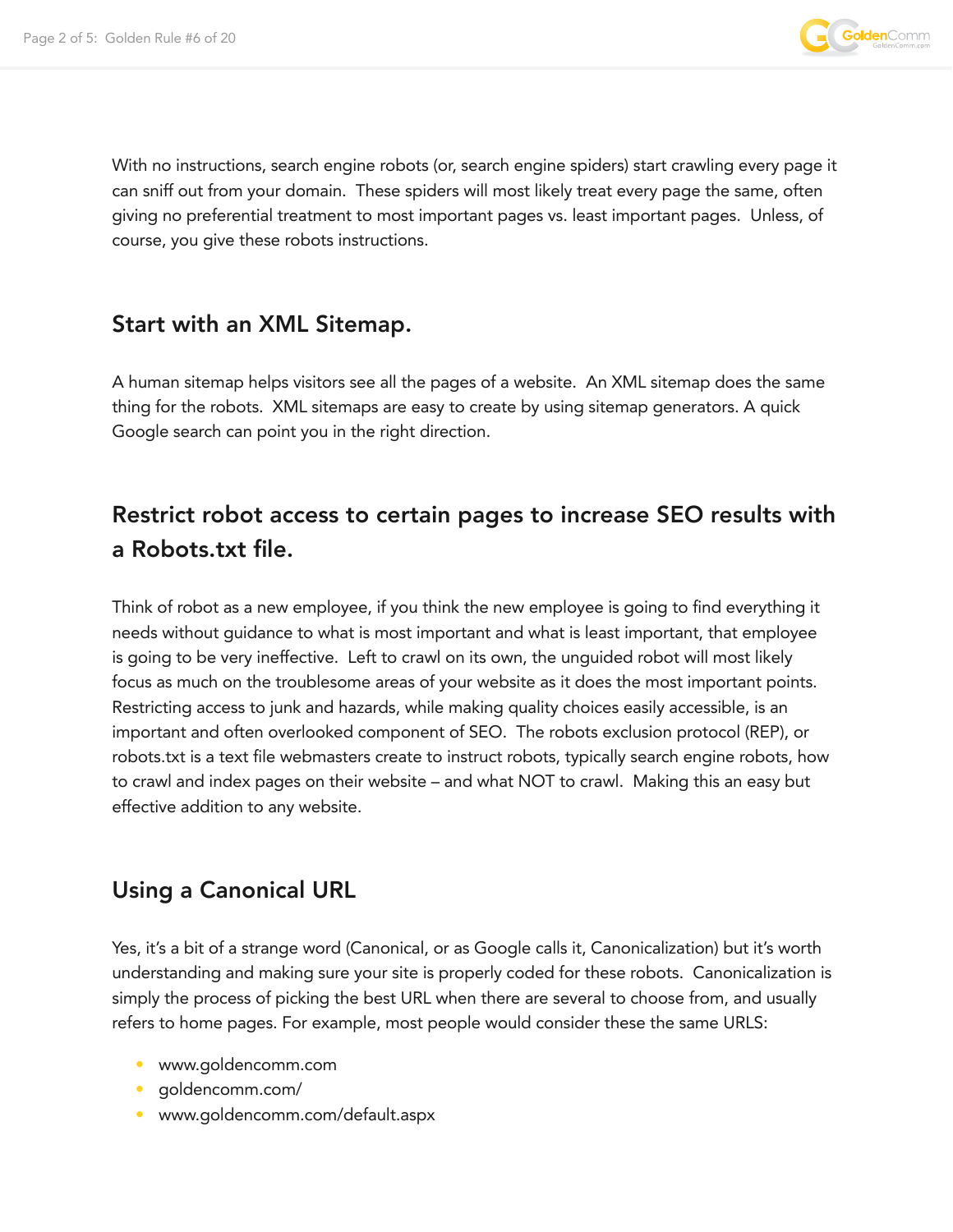

#### So how do you make sure that Google picks the URL?

First, start by using that URL consistently across your entire site. For example, don't make half of your links go to http://goldencomm.com/ and the other half go to http://www.goldencomm. com. Instead, pick the URL you prefer and always use that format for your internal links.

Next, configure your webserver so that if someone requests http://goldencomm.com/, it does a 301 (permanent) redirect to http://www.goldencomm.com. That helps robots know which URL you prefer to be canonical. Adding a 301 redirect can be an especially good idea if your site changes often (e.g. dynamic content, a blog, etc.).

### Of course, make sure you're using the proper meta-tags throughout the site.

For the purpose of this Golden Rule, we'll focus on the three meta tags that are most commonly asked about.

Title Tags – the mother of all meta tags and the easiest and most important single SEO tweak you can make. Title Tags have a real impact on search rankings and, perhaps just as importantly, are the only one of the tags we'll discuss here that are visible to the average user. You'll find them at the top of your browser (for organic search pages or for PPC landing pages):

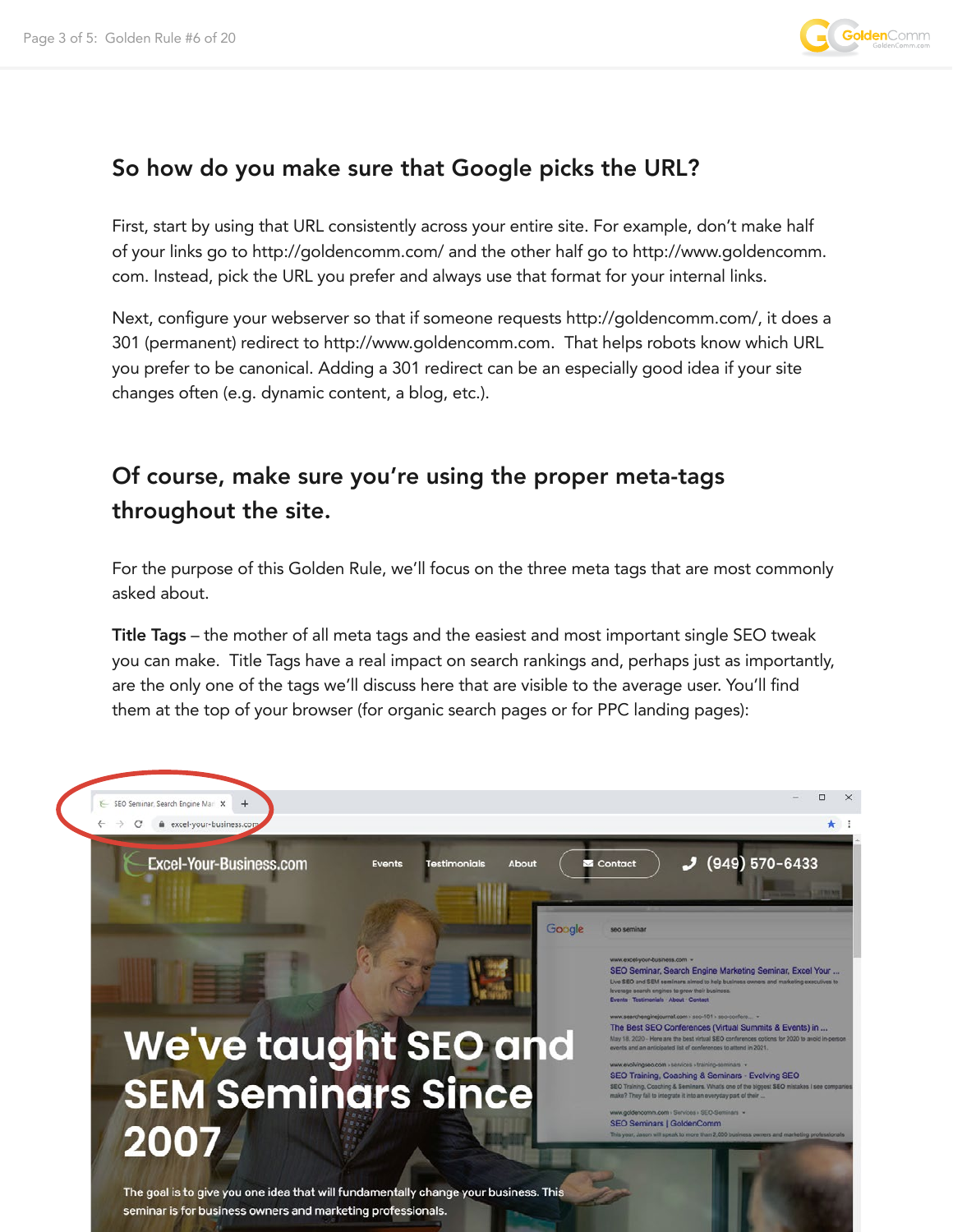

Meta Description Attribute – can be a useful meta tag as it very simply explains to searchers what your page is about. Let's say you were googling the phrase "SEO seminar" for example. You might encounter the following results:

|  | seo seminar                                                                                                                                                                                                                                                                                                                                                                                                                                                         |                  |               |                                                                                                                                                                                                            |        |                   |
|--|---------------------------------------------------------------------------------------------------------------------------------------------------------------------------------------------------------------------------------------------------------------------------------------------------------------------------------------------------------------------------------------------------------------------------------------------------------------------|------------------|---------------|------------------------------------------------------------------------------------------------------------------------------------------------------------------------------------------------------------|--------|-------------------|
|  | Q All<br><b>国 News</b>                                                                                                                                                                                                                                                                                                                                                                                                                                              | <b>Fi</b> Videos | $\Box$ Images | $\heartsuit$ Maps                                                                                                                                                                                          | : More | Tools<br>Settings |
|  | About 16,400,000 results (0.65 seconds)<br>$Ad$ · www.udemy.com/ $\sim$<br>SEO Online Course - Enroll Now For a Special Price<br>Learn SEO Online At Your Own Pace. Start Today and Become an Expert in Days. Join Millions of<br>Learners From Around The World Already Learning On Udemy! Full Lifetime Access. 10<br>Downloadable Resources.                                                                                                                     |                  |               |                                                                                                                                                                                                            |        |                   |
|  |                                                                                                                                                                                                                                                                                                                                                                                                                                                                     |                  |               |                                                                                                                                                                                                            |        |                   |
|  | <b>Top Development Courses</b><br><b>Discover Development Courses For</b><br>Web, Mobile Apps, Games & More.<br><b>Trending New Courses</b><br>Find The Right Course For You.<br>Over 100,000 High-Quality Courses.                                                                                                                                                                                                                                                 |                  |               | <b>Personal Development</b><br>Learn How to Improve Your Life With<br>Reiki, Meditation, Investing & More<br>Software Engineering<br><b>Bestselling Software Courses</b><br>From Beginner to Professional. |        |                   |
|  |                                                                                                                                                                                                                                                                                                                                                                                                                                                                     |                  |               |                                                                                                                                                                                                            |        |                   |
|  | $Ad$ · www.fiverr.com/ $\sim$<br>Hire an SEO Freelancer - Get Things Done. Today.<br>Thousands Of SEO Specialists Are Waiting To Help Your Business Grow. Start Hiring. A Strong,<br>Technical Seo Foundation Ensures Your Site's Properties Perform Flawlessly.                                                                                                                                                                                                    |                  |               |                                                                                                                                                                                                            |        |                   |
|  | $Ad$ · www.linkedin.com/ $\star$<br>SEO Online Courses - With LinkedIn Learning<br>Master Keyword Research, On-Page Ranking Factors, Link Building & More. Expand Your                                                                                                                                                                                                                                                                                              |                  |               |                                                                                                                                                                                                            |        |                   |
|  | Ad · www.29dollarseo.com/ =<br>29dollarSEO - SEO for Only \$29 - Expert SEO Services<br>Grow your business for only \$29/ mo. with guaranteed first-page results. 20,000+ Clients<br>www.excel-your-business.com v<br>SEO Seminar, Search Engine Marketing Seminar, Excel Your<br>Live SEO and SEM seminars aimed to help business owners and marketing executives to<br>leverage search engines to grow their business.<br>Events · Testimonials · About · Contact |                  |               |                                                                                                                                                                                                            |        |                   |
|  |                                                                                                                                                                                                                                                                                                                                                                                                                                                                     |                  |               |                                                                                                                                                                                                            |        |                   |

The meta description tag is a snippet used to summarize a web page's content – while it does NOT help in SEO results, it helps a ton for click-through rates as it lets the visitors know what a page is about before they click on it.

Alt Tags - (or Alt Attributes) are "alternative text" for an image. Alt tags are rarely seen by people (only SEO-type nerds like us) reading your website, but the robots sure like them, and one way to "search" on Google is via images. So properly naming those images can be VERY important.